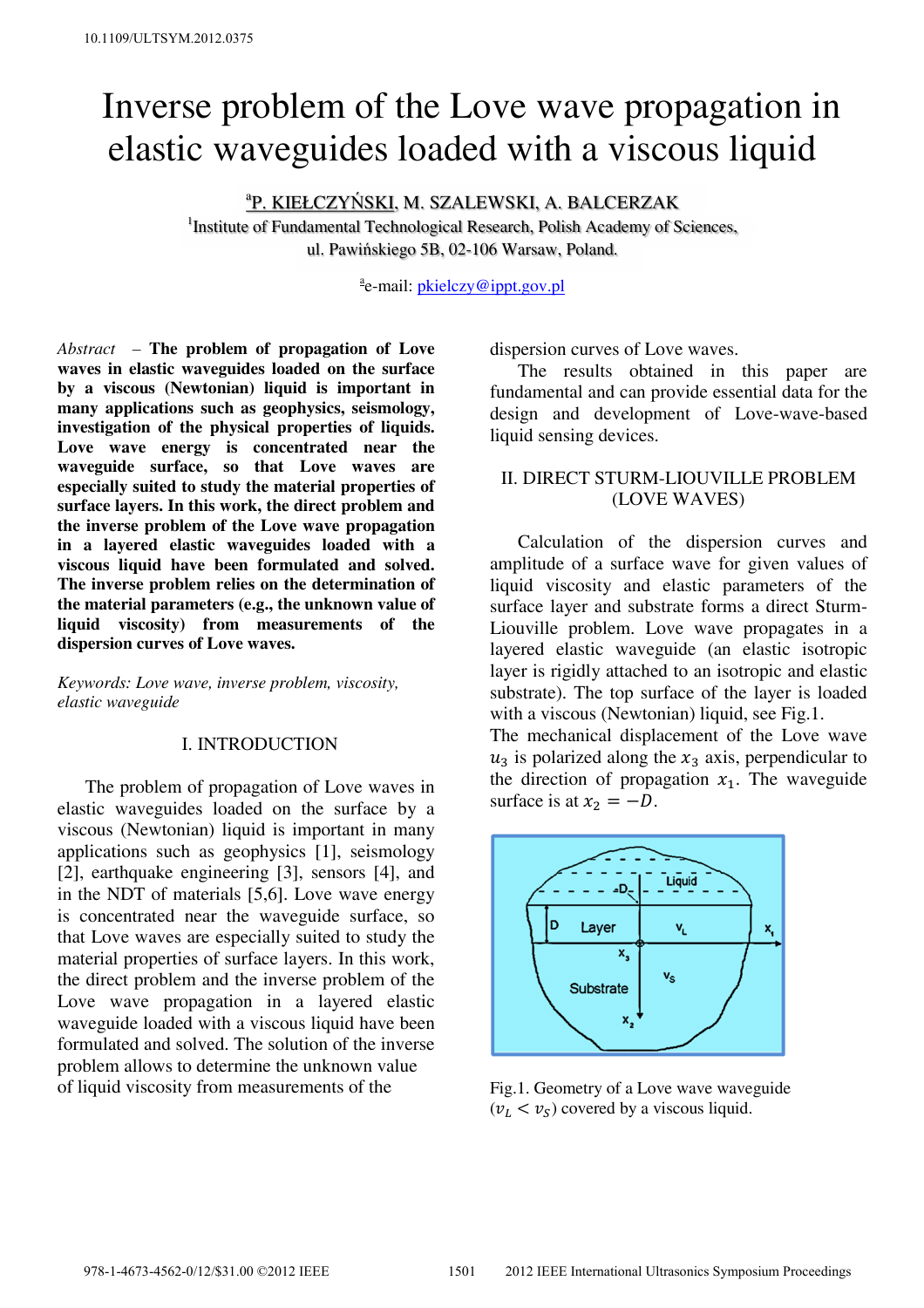#### A. COMPLEX DISPERSION EQUATION

 Using the continuity conditions of the mechanical displacement and shear stress, at the interfaces  $x_2 = 0$ , and  $x_2 = -D$ , we arrive at the following analytical expression for the complex dispersion equation of the Love wave [6]:

$$
\sin(qD) \cdot \{(\mu_1)^2 \cdot q^2 + \mu_2 \cdot b \cdot \lambda_1 \cdot j\omega\eta\} +
$$
  
-\cos(qD) \cdot \{\mu\_1 \cdot \mu\_2 \cdot b \cdot q - \mu\_1 \cdot q \cdot \lambda\_1 \cdot j\omega\eta\} = 0

(1)

where: quantities q, b and  $\lambda_1$  are complex. Complex wave number  $k = k_0 + j\alpha$ ,  $j = (-1)^{1/2}$ .

Equation (21) is complex dispersion equation of Love waves propagating in an elastic layered waveguide loaded on the surface with a viscous Newtonian liquid. The real part of the wave number  $k_0$  determines the phase velocity of the Love wave. The imaginary part of the wave number  $\alpha$  is an attenuation coefficient of the Love wave.

 After separating the real and imaginary parts of Eq.1, we obtain the following system of nonlinear algebraic equations with unknowns:  $k_0$  and  $\alpha$ .

$$
A(\mu_1, \, \rho_1, \, \mu_2, \, \rho_2, \eta, \, \rho_l, D, \omega; \, k_0, \alpha) = 0
$$
\n(2)

$$
B(\mu_1, \, \rho_1, \, \mu_2, \, \rho_2, \eta, \, \rho_l, D, \omega; \, k_0, \alpha) = 0
$$

(3)

Here:  $\mu$ 1,  $\rho$ 1,  $\mu$ 2,  $\rho$ 2,  $\eta$ ,  $\rho$ l, D and ω are parameters. The unknowns are:  $k_0$  and  $\alpha$ .

After finding a solution  $(k_0, \alpha)$ , one can calculate the phase velocity of Love wave  $v = \omega/k_0$ .

#### II. INVERSE PROBLEM

 The inverse problem relies on the determination of unknown material parameters from the measured dispersion curves of shear horizontal surface waves (i.e., Love waves) propagating in the considered layered structure.

 To solve the inverse problem the following three steps were performed:

- 1) formulation and solution of the direct problem
- 2) numerical experiment (synthetic data)
- 3) formulation and solution of the inverse problem

In this study, the inverse problem was formulated and solved as an optimization problem [7] with properly defined objective function.

#### A. OBJECTIVE FUNCTION

 The objective function depending on the liquid viscosity, material parameters of the structure, frequency, and experimental data (phase velocity and attenuation of the surface Love wave) was introduced and defined as:

$$
\Pi(\eta) = \sum_{j=1}^{N_e} \left\{ A^2 (par, \omega_j, k_0^j, \alpha_j, \eta) + B^2 (par, \omega_j, k_0^j, \alpha_j, \eta) \right\}
$$

(4)

where:  $N_e$  is the number of experimental points, "par" denotes known "a priori" parameters,  $\omega_j$  is the measured angular frequency,  $k_0^j$  is the measured real part of the wave number,  $\alpha_i$  is the measured attenuation, *η* is an unknown liquid viscosity.

Making use of the optimization methods a minimum of the objective function was evaluated. It enabled the determination of the optimum values for the liquid viscosity. These optimum values of the viscosity of the liquid constitute the solution of the inverse problem.

 To minimize the considered objective function the quasi-Newton optimization procedure from Mathcad® package was employed.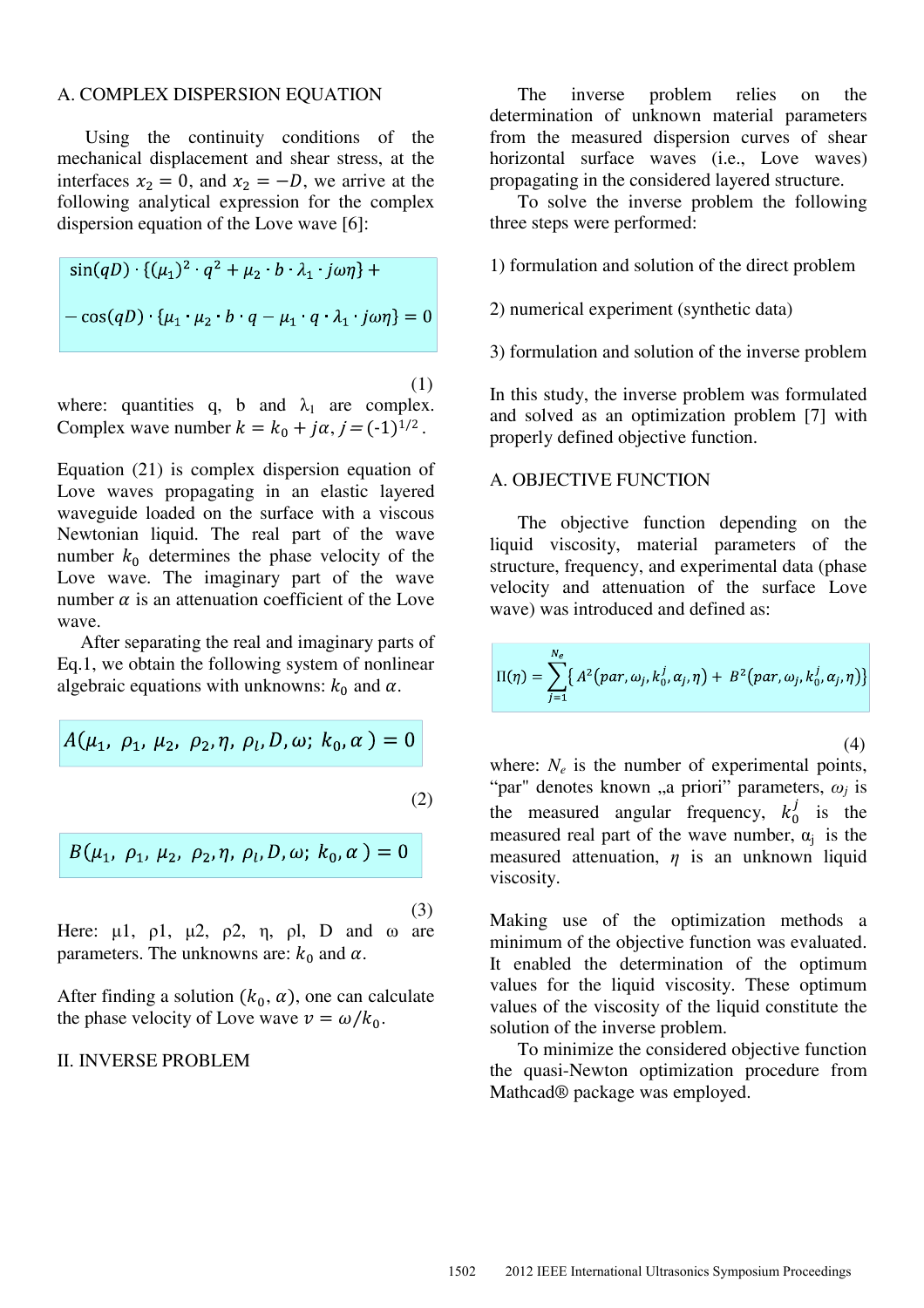# IV. NUMERICAL CALCULATIONS



Fig.2. Waveguide (Cu on steel) of the Love wave. Shear surface wave propagates along the waveguide surface. The surface of Cu layer is loaded by a viscous (Newtonian) liquid (1).  $D = 0.4$  mm.

 Numerical calculations were performed for the structure: Cu (copper) surface layer (on steel substrate) loaded on its surface with a viscous (Newtonian) liquid, see Fig.2. Losses in the Cu layer and steel substrate were neglected. The only source of losses is the viscosity of the liquid.

# V. NUMERICAL EXPERIMENT (SYNTHETIC DATA)

 In our numerical experiments we calculated the dispersion curves of the phase velocity and attenuation for a value of liquid viscosity  $\eta =$ 1 Pas. Subsequently, we added random errors to the values of phase velocity and attenuation. We considered two values of random errors, i.e.; 0.1% and 0.5%.

## VI. RESULTS

 In order to solve the Inverse Problem we employed the inverse algorithm described in



Fig.3. Objective Function  $\Pi(\eta)$  as a function of liquid viscosity for maximum random error 0.5%. Exact value of liquid viscosity  $\eta = 1$  Pas.

Section III. To construct the Objective Function  $\Pi(η)$  we used the analytical formulas for the real (Eq.2) and imaginary (Eq.3) parts of the complex dispersion equation (Eq.1).

 We apply the optimization procedures to determine the minimum (see Fig.3) of the Objective Function  $\Pi(n)$ .

 Dispersion curves of phase velocity and attenuation were evaluated for 6 values of frequency:

*f = 0.5* MHz*, 1.0* MHz*, 1.5* MHz*, 2.0* MHz*, 2.5*  MH*z and 3.0* MHz and for liquid viscosity

*η = 1 Pas*.

(Direct Problem)

Minimization of the Objective Function  $\Pi(\eta)$ provides the unknown value of liquid viscosity. (Inverse Problem)

The results of the performed inverse procedure are inserted in Tables I and II.

| Calculation<br>No   |       |       |                                                |  |  | average | error |
|---------------------|-------|-------|------------------------------------------------|--|--|---------|-------|
| Viscosity<br>[Pa s] | 0.822 | 0.957 | $0.815$   1.035   1.19   1.035   1.242   0.992 |  |  | 1.12    | 12%   |

Table I. Viscosity determined from the Inverse Method for the maximum random error  $= 0.5\%$ .

| Calculation<br>No   |       |  |                                                         |  |  | average | error |
|---------------------|-------|--|---------------------------------------------------------|--|--|---------|-------|
| Viscosity<br>[Pa s] | 0.911 |  | $1.044$   1.018   0.929   0.993   1.023   1.075   1.028 |  |  | 1.045   | 4.5%  |

Table II. Viscosity determined from the Inverse Method for the maximum random error  $= 0.1\%$ .

As we can see from Tables I and II, the error of the determination of an unknown value of liquid viscosity depends on the error of performed numerical experiments (Love wave phase velocity and attenuation). For a random error 0.5%, the error of resultant liquid viscosity equal 12%, and similarly for an experimental error equal 0.1%, unknown liquid viscosity was evaluated with error equal  $4.5\%$ .